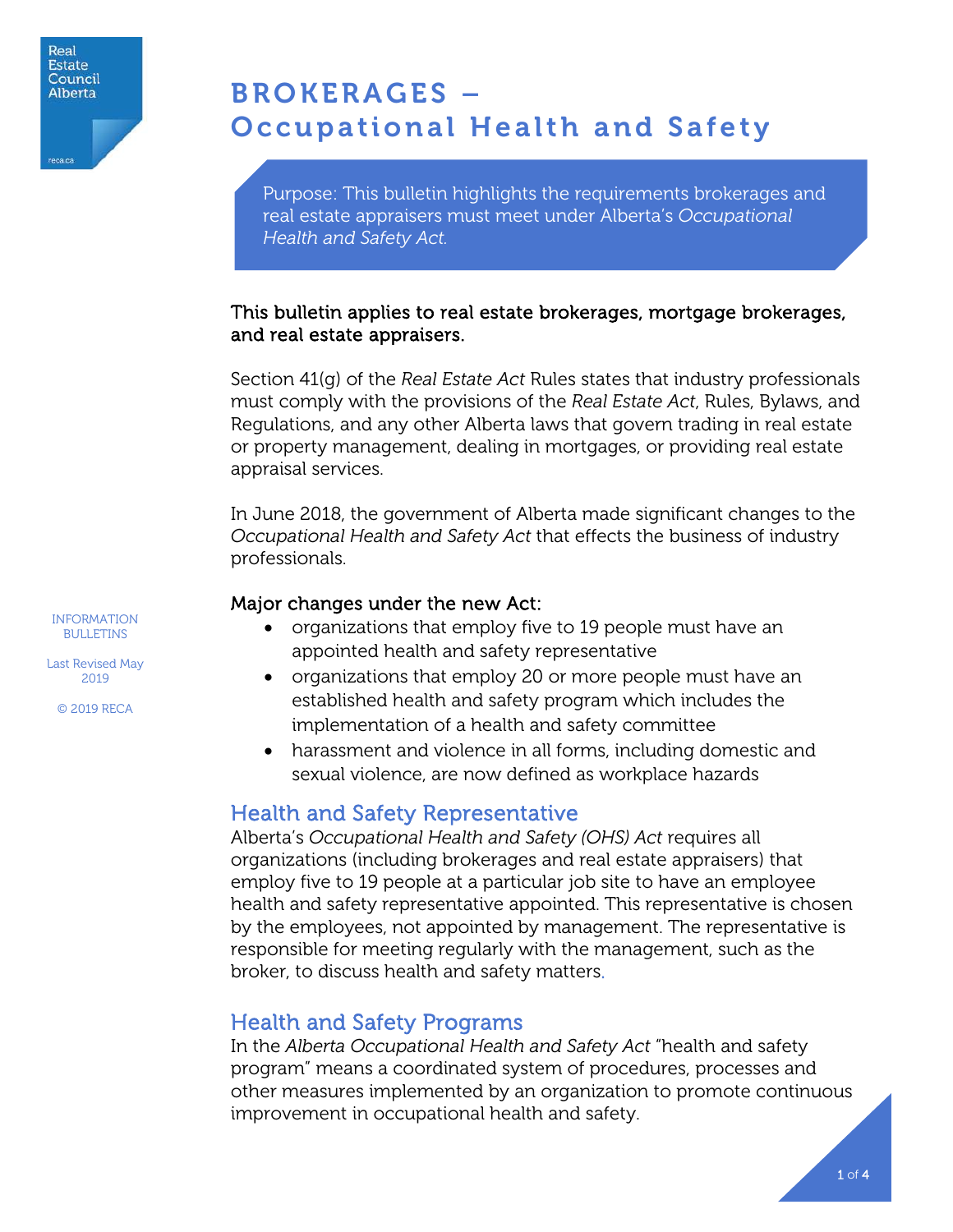All organizations that employ 20 or more workers will be required to implement an occupational health and safety program (OHS program).

An OHS program is a tool which promotes health and safety and minimizes the risk of injury and illness. Each program must have 10 mandated elements and must be reviewed every 3 years.

#### Health and Safety Committees (HSC)

In compliance with the OHS program all organizations (including brokerages and real estate appraisers) that employ 20 or more people at a job site (including industry members and administrative staff) must have an established workplace Health and Safety Committee (HSC).

The role of the HSC is to advise and assist, and not assume managerial responsibilities for health and safety in the workplace.

If your brokerage or company requires an HSC, it must be made up of employees *and* management. The employees must choose how they will select their own members to the committee.

This HSC is responsible for:

- addressing concerns and complaints about the health and safety of workers
- identifying and clearly communicating worksite hazards to workers or other persons
- developing, promoting and evaluating measures to protect the health and safety of all employees
- cooperating with Alberta Occupational Health and Safety Officers exercising duties under the *Occupational Health and Safety Act,* the Regulations, and the Code
- developing and promoting programs for education and information concerning health and safety
- making recommendations to the broker respecting the health and safety of workers
- investigating in serious injuries and incidents at the worksite
- maintaining records on concerns and complaints received
- attending other matters relating to the duties of the committee
- performing additional duties as may be specified in the *Occupational Health and Safety Act,* Regulations and Code

As required under the *Occupational Health and Safety Act,* employers will support the establishment and work of the HSC by:

INFORMATION BULLETINS

Last Revised May 2019

© 2019 RECA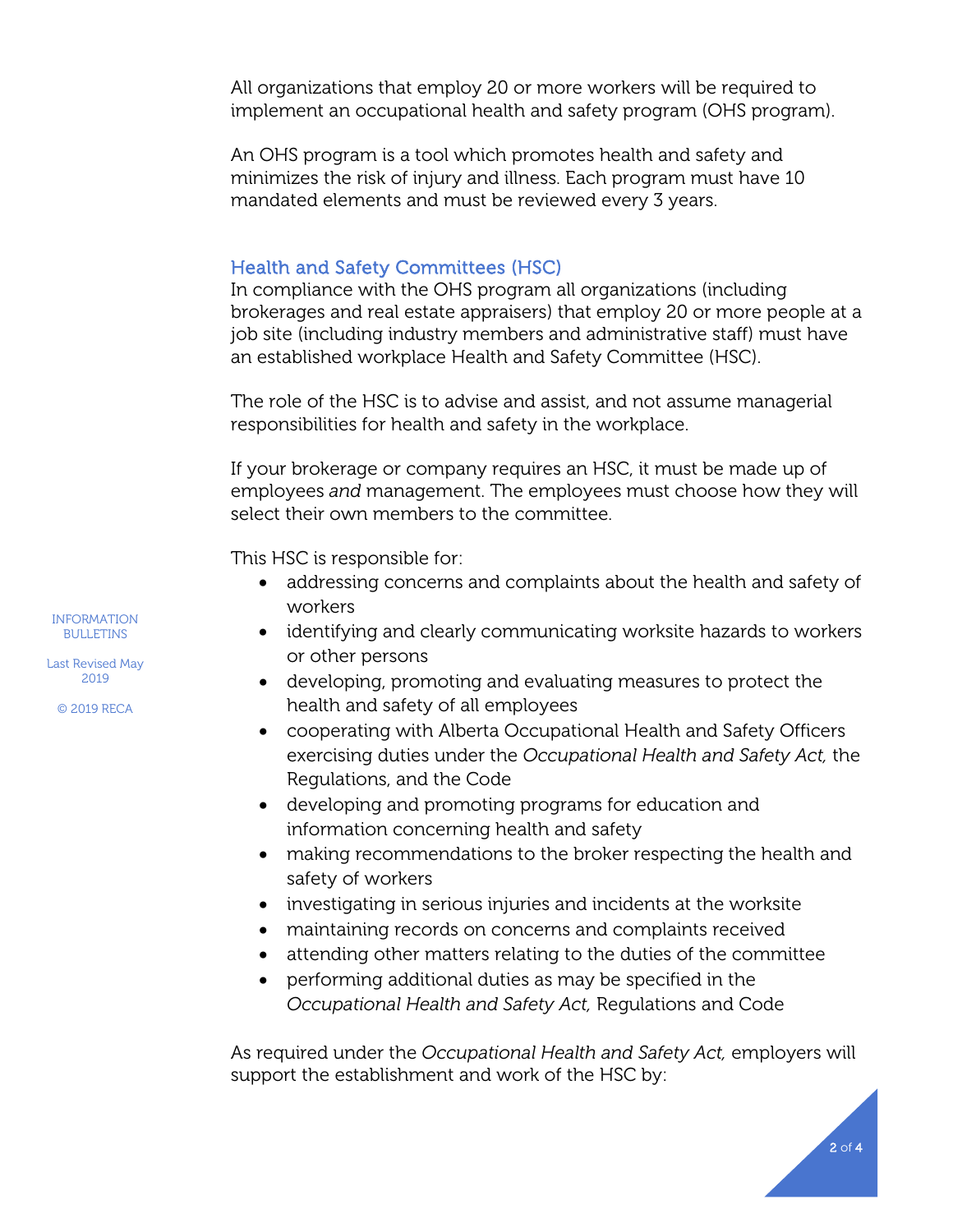- providing adequate resources, time and training to help committees and representatives function effectively
- holding meetings and carrying out duties and functions during normal working hours
- posting the names and contact information of HSC members and representatives where they are accessible to all employees

Brokerages must review their brokerage's health and safety program every three years.

#### Important note:

- Independent contractors, such as the industry professionals in your brokerage, count towards the employee total at a job site
- Each job site with the number of employees listed above must have its own committee or representative, so if your brokerage has multiple offices, you may need multiple committees or representatives

# New Types of Occupational Hazards

Harassment and violence in all forms, including domestic and sexual violence, are now defined as workplace hazards. Under the new rules, employers must develop workplace harassment and violence prevention plans and address incidents when they occur.

The new rules include, but are not limited to:

- define workplace harassment and violence in all forms, including domestic and sexual violence
- require employers to investigate incidents of violence and harassment and take corrective action
- require employers to develop separate violence and harassment prevention plans
- require review of plans at least once every three years
- require employers to advise workers of treatment options if harmed by violence or harassment; workers are entitled to wages and benefits while attending treatment programs

## Related Information

[Section 41\(g\) of the](https://www.reca.ca/about-reca/legislation-standards/real-estate-act-rules/#Section41) *Real Estate Act* Rules

*[Occupational Health and Safety Act](https://www.alberta.ca/occupational-health-safety.aspx)*

*[Highlights of OHS changes](https://www.alberta.ca/assets/documents/ohs-changes-highlights.pdf)*

*[Health and Safety Programs](https://www.alberta.ca/health-safety-program.aspx)*

INFORMATION BULLETINS

Last Revised May 2019

© 2019 RECA